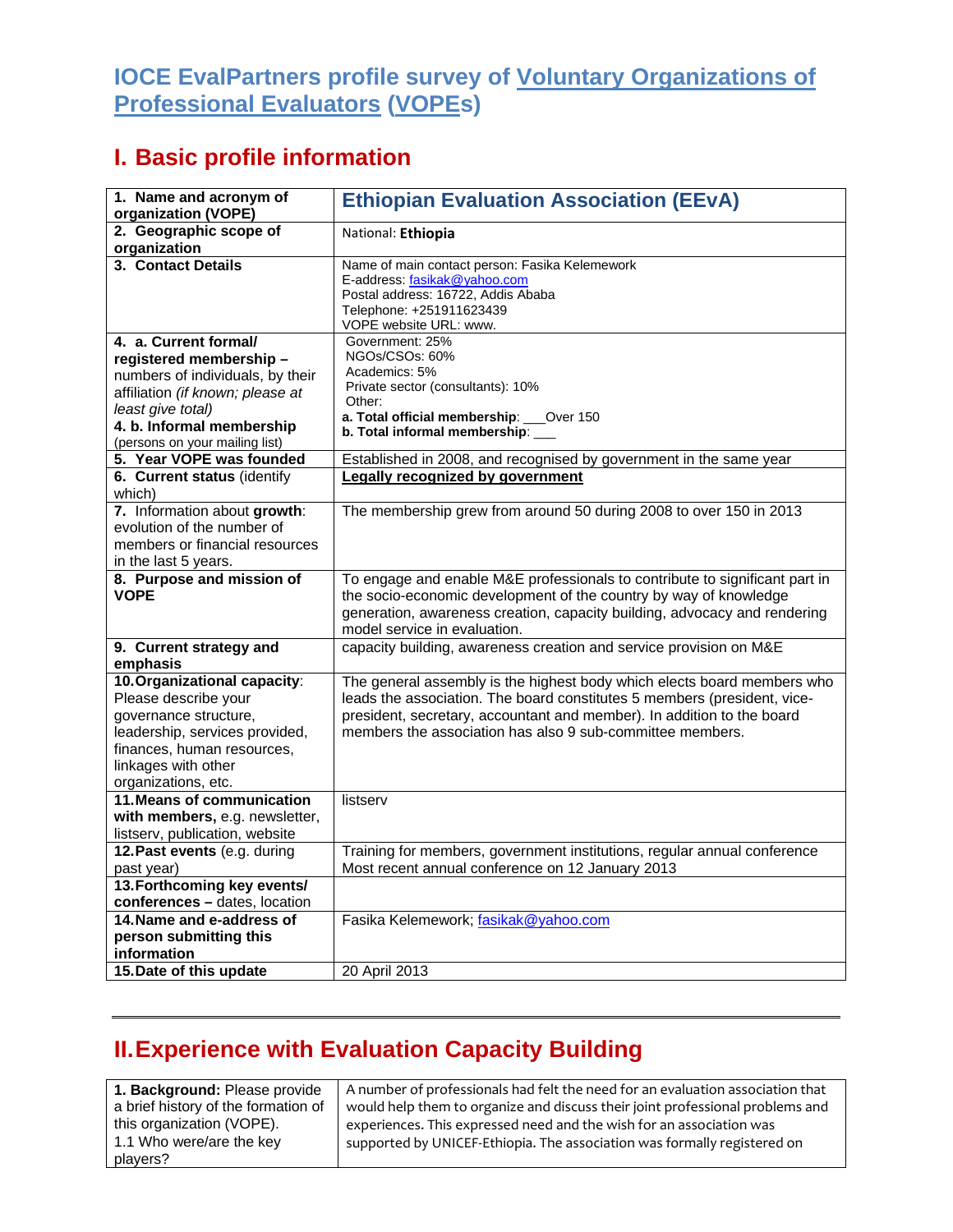| 1.2 How many members do you<br>have on your governing board/<br>committee?<br>1.3 What are the main existing<br>strengths that your VOPE is<br>trying to capitalize on?<br>1.4 What are the main<br>challenges that your VOPE is<br>trying to address?                                                                                                                                                                                                                                                                                                                                                                                                                                                                         | August 13, 2008, by Ministry of Justice. It was also re-registered with the new<br>law of Charities and Societies as Ethiopian Professional Association. The<br>governing body constitutes 7 executive committee members and an internal<br>auditor. The main strength of the association is its diversified membership base.<br>Members of the association are professionals from various fields including<br>agriculture, health, education, etc. To make use of the expertise of the<br>members, the association developed a service delivery guideline to mobilise its<br>members to provide evaluative services. The main challenges of the association<br>are limited capital and office related equipment. It has only 1 full-time staff to<br>undertake the day to day activities of the association. Other tasks are<br>performed by voluntary executive committee members, in addition to their<br>regular duties. |
|--------------------------------------------------------------------------------------------------------------------------------------------------------------------------------------------------------------------------------------------------------------------------------------------------------------------------------------------------------------------------------------------------------------------------------------------------------------------------------------------------------------------------------------------------------------------------------------------------------------------------------------------------------------------------------------------------------------------------------|------------------------------------------------------------------------------------------------------------------------------------------------------------------------------------------------------------------------------------------------------------------------------------------------------------------------------------------------------------------------------------------------------------------------------------------------------------------------------------------------------------------------------------------------------------------------------------------------------------------------------------------------------------------------------------------------------------------------------------------------------------------------------------------------------------------------------------------------------------------------------------------------------------------------------|
| 2. Organizational motivation:<br>What were/are the driving forces<br>of the VOPE and its historical<br>development?                                                                                                                                                                                                                                                                                                                                                                                                                                                                                                                                                                                                            |                                                                                                                                                                                                                                                                                                                                                                                                                                                                                                                                                                                                                                                                                                                                                                                                                                                                                                                              |
| 3. Evaluation Capacity<br>Building: What has your VOPE<br>done to promote evaluation<br>(M&E) capacity?                                                                                                                                                                                                                                                                                                                                                                                                                                                                                                                                                                                                                        | Provided training for members and governmental organisations                                                                                                                                                                                                                                                                                                                                                                                                                                                                                                                                                                                                                                                                                                                                                                                                                                                                 |
| 4. Context / target entities:<br>More specifically, who are the<br>persons or institutions your<br>organization seeks to influence<br>(to strengthen evaluation<br>capacity)? For example:<br>4.1 Technical capacities to<br>supply quality evaluations,<br>partnering with experts, local<br>universities or others to<br>provide training for<br>members, etc.;<br>4.2 Strengthening VOPE<br>organizational capacity itself;<br>4.3 Enhancing the enabling<br>environment for evaluation,<br>including strengthening the<br>demand for and use of<br>evaluations by policy<br>makers:<br>4.4 Influencing governmental<br>policies related to evaluation,<br>evaluation designs and<br>implementation of M&E<br>systems, etc. | All of these                                                                                                                                                                                                                                                                                                                                                                                                                                                                                                                                                                                                                                                                                                                                                                                                                                                                                                                 |
| 5. Public accountability: Is your<br>VOPE helping to strengthen<br>oversight and transparency of<br>government programs? If so, in<br>what ways? Can you share any<br>success stories of evaluators or<br>others promoting public<br>accountability?                                                                                                                                                                                                                                                                                                                                                                                                                                                                           | None so far                                                                                                                                                                                                                                                                                                                                                                                                                                                                                                                                                                                                                                                                                                                                                                                                                                                                                                                  |
| 6. More specifically, what are<br>some of the key themes for<br>which you advocate? For<br>example, are you promoting<br>issues related to cultural<br>sensitivity, equity, social justice,<br>empowerment, transformation,<br>gender, environment, poverty? If<br>so, please describe or attach<br>relevant documents.<br>7. Methods: Experiences in                                                                                                                                                                                                                                                                                                                                                                          | organizing workshops led by local experts;                                                                                                                                                                                                                                                                                                                                                                                                                                                                                                                                                                                                                                                                                                                                                                                                                                                                                   |